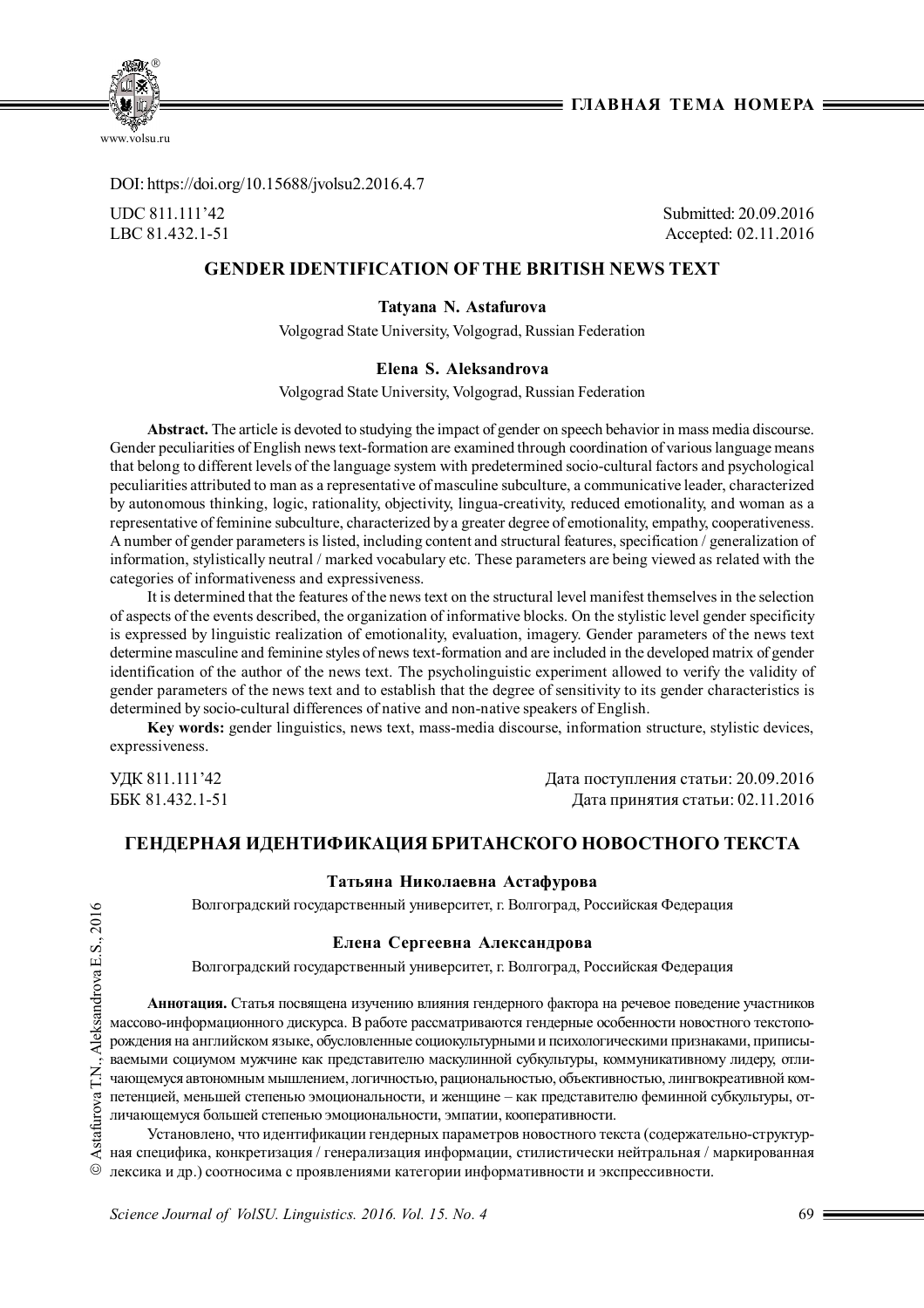#### **ГЛАВНАЯ ТЕМА НОМЕРА**

Определено, что специфика порождения новостного текста гендерно-нейтральной тематики на содержательно-структурном уровне отражается в отборе аспектов описываемого события, структурации информативных блоков, использовании способов конкретизации / генерализации информации *fe*/*male* авторами; на стилистическом уровне – в лингвистических способах реализации эмоциональности, оценочности, образности. Психолингвистический эксперимент позволил верифицировать валидность гендерных параметров новостного текста, а также установить, что степень восприимчивости к гендерным особенностям новостного текста детерминируется межкультурными различиями носителей и неносителей английского языка.

**Ключевые слова:** гендерная линвистика, новостной текст, масс-медийный дискурс, информационная структура, стилистические приемы, экспрессивность.

## **1**

In the past decades gender studies have become popular in linguistics, and focus not so much on biological characteristics of a person, but rather on the features, determined by social factors and reflected in lingua-cultural behavior of an individual.

Russian and foreign linguists investigate spoken and written language of various professional, ethnic and age groups, generating a representative range of works devoted to various aspects of the relationship between language and gender. These include studies of speeches of Afro-American women in Chicago [10], characteristics of the communicative behavior of the police (men and women) [9], communication strategies of *fe*/*male* Internet users [6], the thematic specificity of everyday discourse of the white middle class [5], etc. Russian linguistics examines gender markers of verbal behavior of political leaders [13], verbal *fe*/*male* behavior in informal communicative situations [8], gender nominative specificity of the poetic text [1], verbalization of emotions in artistic prose [2], etc.

Gender differences in language and speech point to gender stereotypes, that are determined by social roles of men and women and affect gender identity in accordance with socio-cultural attitudes, norms and rules of a given society. The basis of the gender stereotype formation constitutes the notions of femininity and masculinity, which have undergone major changes, reflected in the discrepancy of biological sex and psychological manifestations of gender. The analysis of international gender studies shows that in modern societies women who have attained high professional status, as a rule, demonstrate more masculine features than their male counterparts, modern men "have no taboo on emotions, greater emotional openness and performance of traditionally female work" [15]. Thus, masculinity and femininity are probably not the opposites but dialectically related categories, reflecting social processes which change parameters of masculinity (aggression, arrogance, dominance, independence, decisiveness, determination) and femininity (emotionality, care, friendliness, courtesy, kindness). However, as the study showed, despite the blurring of boundaries between masculinity and femininity, the news texts are still gender marked.

Research in the field of feminist and masculine linguistics has shown gender specificity in the content, punctuation, spelling, syntax, lexicophraseology and stylistics of the news texts, which allows to select the following parameters of masculine and feminine styles of text-formation:

– thematic (prior women's issues – family, health, education, men's – politics, science, sport, profession);

– communicative-pragmatic (female communicative behavior is characterized by cooperative strategies, indirect and fatual speech acts, empathy, communicative flexibility, delegation of responsibility; male communicative behavior – by competitive strategies, communicative leadership, imperative speech acts, authoritarianism);

– syntax (female syntax is characterized by subordinate bonds, exclamatory and interrogative sentences, passive, elliptical and inverted structures, male syntax  $-$  by coordinative ties, active structures);

– stylistics (female style is characterized by hyperbolizing, expressiveness, intensification of positive evaluation, concentration of emotionalevaluative lexis, diminutive suffixes; male style – by concentration of professional terminology, stylistically neutral and emotionally negative vocabulary, invectives).

The highlighted parameters of *fe*/*male* styles of text-formation have become verbal stereotypes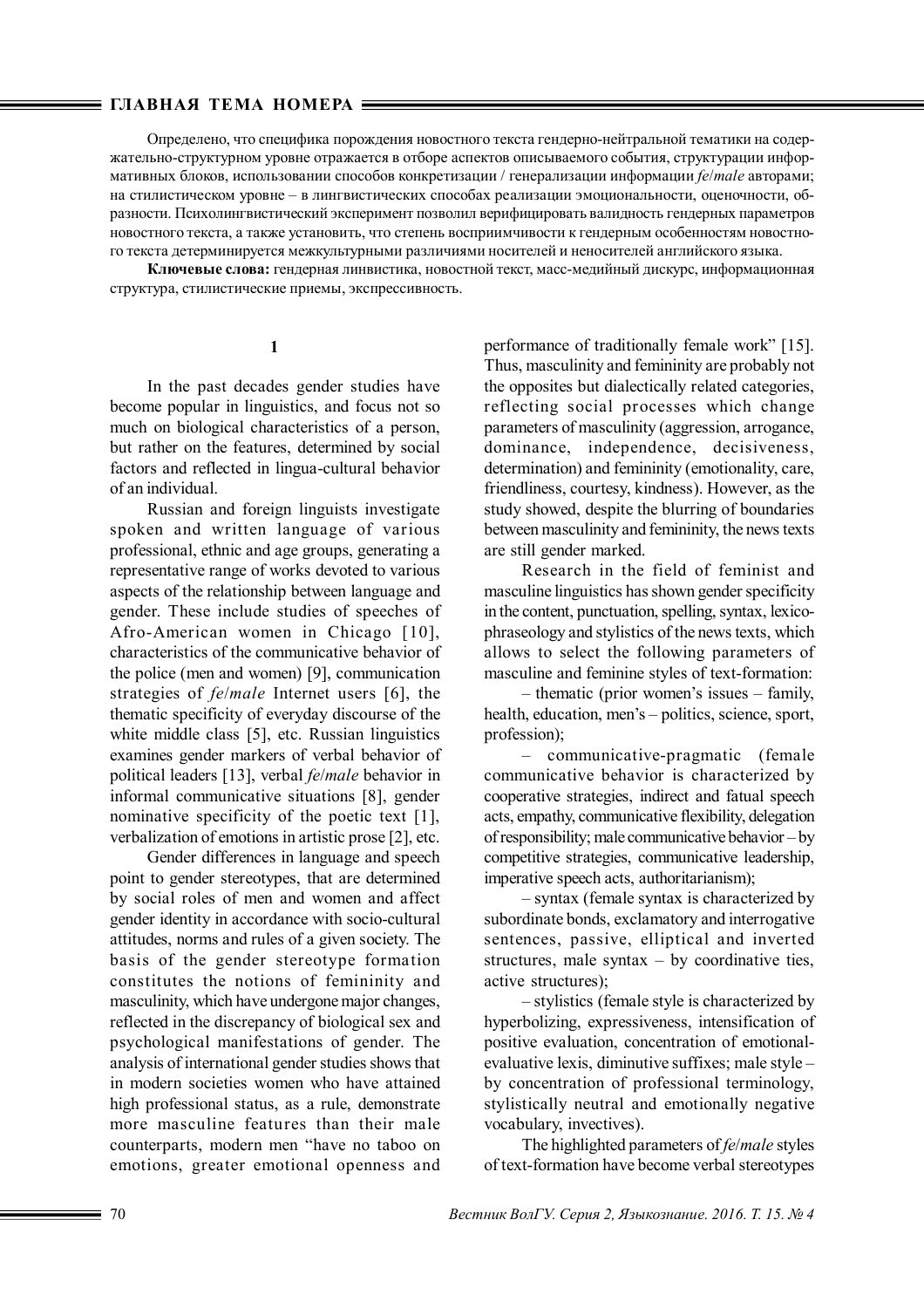that underlie gender identification of the author of the text, news text, the gender specificity of which was under investigation including.

**2**

The pragmatic function of the news text as a genre of mass-media discourse [7] is to inform readers about events happening in the real world, so news information determines the structural organization of the text. The study revealed that publications of this genre include not only the factual description of events, but also elements of evaluation, forecasting, commenting on possible consequences of the event [14]. Thematic focus of the news text, according to the results of our psycholinguistic experiment, is the determining parameter of gender markedness, due to stereotypical notions of media influence, traditionally attached to *fe*/*male* journalists. A thematic analysis of preferences of *fe*/*male* authors in the British press helped to clarify topics, covered by *male* authors (sports, politics, economics, business, science); and *fe*/*male* writers (fashion, social protection, health, education, culture).

During the first phase of the experiment 40 informants (20 men and 20 women), among them 14 native speakers of English from Great Britain, the USA at the age of 29-45 years and 26 students from Malaysia, at the age of 19-25 years, almost correctly determined the gender of the author of the texts by its thematic orientation. The aim of the second phase of the experiment was to verify the validity of the remaining options of the gender identification of the author of the text. In this regard we selected news texts of genderneutral topics (400,000 signs), namely, texts about natural disasters (hurricanes, earthquakes, landslides, typhoons, tsunamis), presented in equal quantity by *fe*/*male* authors (the sex of the author was specified in the online sources), but in different ways. The analysis of these news texts revealed that differences manifest themselves in the variability of substantive aspects of the events described, the structuration of informative units, lexico-stylistic ways event's description.

## **3**

The study of substantive aspects of news texts showed that *male* authors touch upon political, legal, economic and scientific problems

caused by natural disasters on the global scale; news texts, written by male authors are characterized by the use of political (*state of emergency, anarchy, foreign donors, anticorruption campaigners, etc.*), economic, legal and scientific terms (*frozen funds, to issue contracts, contractors, subcontractors, fraud, criminal proceeding, looting, lawlessness, inquest, hearing, coroner, to preside, groundpenetrating radar, electromagnetic waves, underground structures etc*.). *Female* authors mainly refer to personal and social problems of victims of natural disasters that constitute the headlines of news texts: *"Katrina's sent by God to punish New Orleans gays"; "This is turning into the ethnic cleansing of New Orleans"; "Asian earthquake victims are missing out on school"; etc*. But the leveling of differences in masculine and feminine news texts is manifested in the fact, that along with social aspects of the news event, *female* journalists often highlight economic, legal and political consequences of the disaster but within a certain social group or a concrete individual: "*Brown calls for aid 'shock' fund, Millions pledged for tsunami go unpaid"; "the Laughing stock of Katrina makes disaster his business"* etc.

Thus, a substantial aspect of media content is determined by psychological peculiarities of *fe*/ *male* perception of reality. Men perceive and evaluate the situation as a whole, they are more interested in global integrity, not requiring detailed attention, therefore male authors extrapolate the problems of the country on the world community [12]: "*China becomes the world's third largest donor of food", "Hundreds dead or missing in North Korea", "Indonesia faces new megatsunami, Quake devastates Java"* etc. Women rather focus attention on details, carefully analyze events of local importance: *Britons get fast-track visas, Birmingham University houses tornado victims, Lloyd's fears Rita may bring \$60 bn. stress test to life etc*. A distinctive feature of women's consciousness of information is its concreteness, anthropocentrism and social orientation [12], namely, description of the impact of natural disasters on a particular person / social group. The specificity of the psychological perception of reality by women and men is determined by the peculiarities of gender identity formation in children: in girls gender identification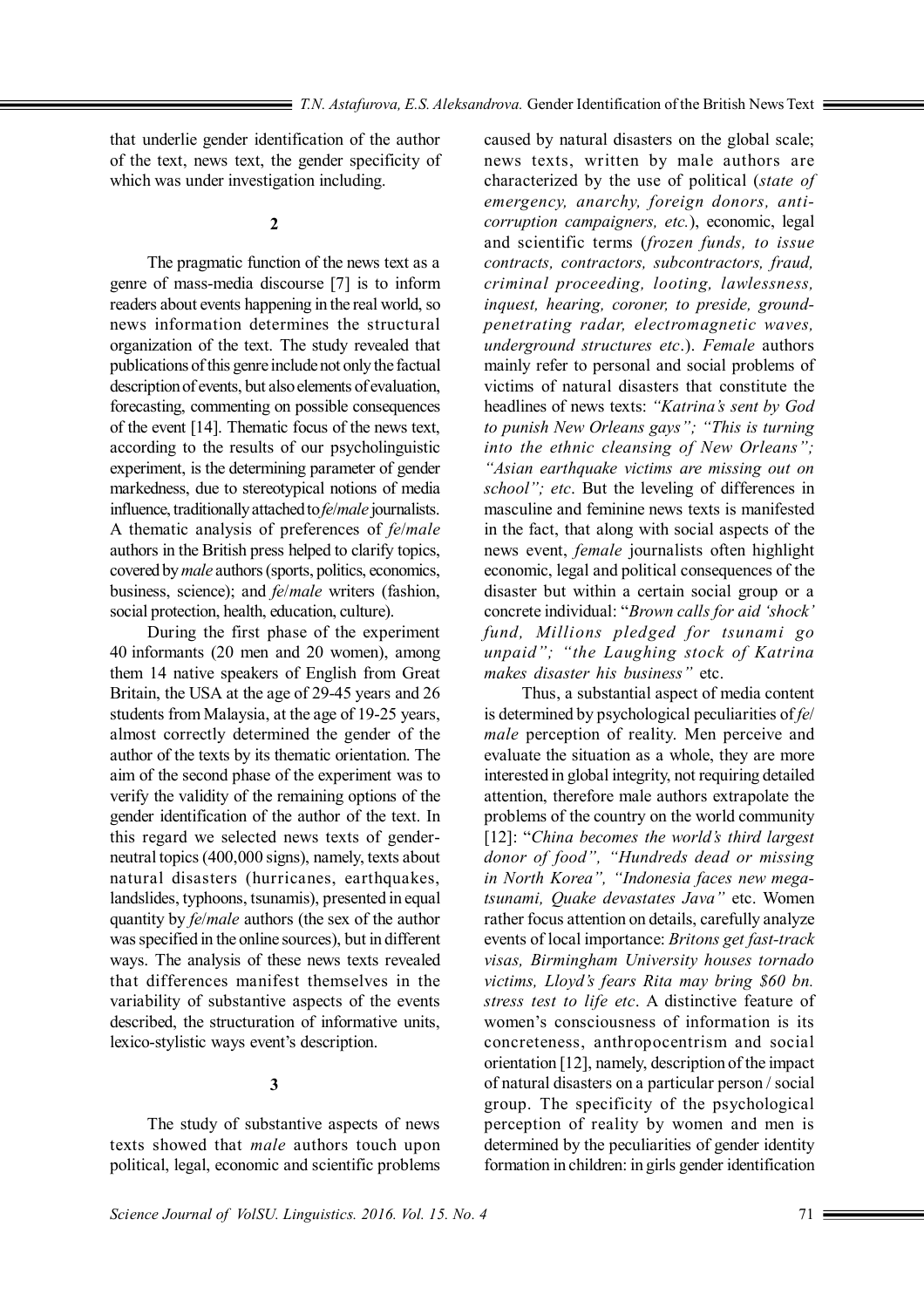### **ГЛАВНАЯ ТЕМА НОМЕРА**

runs in close connection with mother, association with her, awareness of the significance of the relationship between people; in boys sexual identity is connected with opposition to mother and the isolation that underlies the formation of independence [3].

The study showed that *female* authors tend to concretize, specify information, whereas *men* – to generalize it. So, nominating participants of the events *male* authors often use collective nouns and substantivized adjectives: *people, the survivors, the victims, the affected, the injured*, female authors specify personal and social features of participants:

– biological parameters and physical / mental state (*The poorest and most vulnerable members of the community, such as the elderly and the sick, were worst hit... etc.)*;

– racial identity (...*poor, mostly black citizens of New Orleans begging for food... worst damaged by the storm were Afro-Americans..., etc*.);

– personal characteristics and appearance (... *pleaded the man in the yellow jacket and blue trousers etc.*);

– social and professional status (*Alice's mother, who worked as a charity arts officer..., her husband, Michael, a shipbroker... etc*.).

Gender peculiarities of the category of *informativeness* are also revealed in the organization of informative blocks of the texts by *fe/male* authors: male authors usually follow the truncated scheme of the news text, developed by T. van Dijk: *Title, Introduction, the Main event, Comments, History, Reaction, Consequences, Background/Circumstances*, i. e. the informative blocks follow a strict logical sequence.

With the deployment of the masculine news text, the reader gets information about the main event, its background and causes, consequences, circumstances, and the broader context of the events arranged in a logical sequence. Female articles often miss such blocks *as Background, Circumstances, History*, and are often marked by individual variation of informative blocks and their merger. The selective variance of informative blocks in feminine texts is explained by their higher informative significance for *female* authors and the realization of their communicative intention to emotionally affect the reader, appealing to compassion and empathy.

Emotional involvement of a *female* author in the above described situation explains reiteration of information about different kinds of consequences of natural disasters, its visualization through the citation of witnesses giving a detailed description of their feelings and emotions, while a *male* author mostly quotes officials stating dates, names, numbers (precise *information*). The prevalence of contentfactual information is provided by using place names (... *houses in the town of Kalemie, on the shores of Lake Tanganyika in eastern Congo, The hurricane, which left 32 people in Haiti and Cuba dead, arrived in Alabama and northwestern Florida ..., etc*.); names of international leaders and foreign organizations, communities, institutions (*British International Rescue Dogs, the Department for International Development, the Disaster and Emergency Committee, the Pacific Tsunami Warning Center, the UN children's agency Unicef, etc.*), that increases the reader's trust to information.

**4**

Gender peculiarities of the category of *expressiveness* are revealed in realization of emotiveness, evaluation and imagery in the news text. Men's emotionality is evident in emotive nominations of disasters, namely *male* authors tend to create emotiveness by using barbarisms, that contributes to the emotional impact on the reader  $(zalzala = earthauake$  fr. Urdu), its political and economic consequences for the nation (*ferocious super-typhoon, earthquake nightmarish, horrendous damage, terrifying economic consequences etc.*). *Female* emotionality lies in the inherent ability to empathize, to show compassion to participants of the event, to recognize and decode non-verbal cues [12] of their psycho-physical and emotional state (*clutch, v.: hold something or someone tightly, especially because you are frightened, in pain; distress, v.: make someone feel very upset or worried; sob, v.: cry noisily, taking in deep breaths; rack, v.: experience physical or mental pain; tremble, v.: shake gently with fear; etc – LDCE; suffer, v.: feel pain or sadness; frighten, v.: make someone feel fear; scare, v.: feel worried etc – CALD*).

The expressiveness of the news text is also created with the positive / negative assessment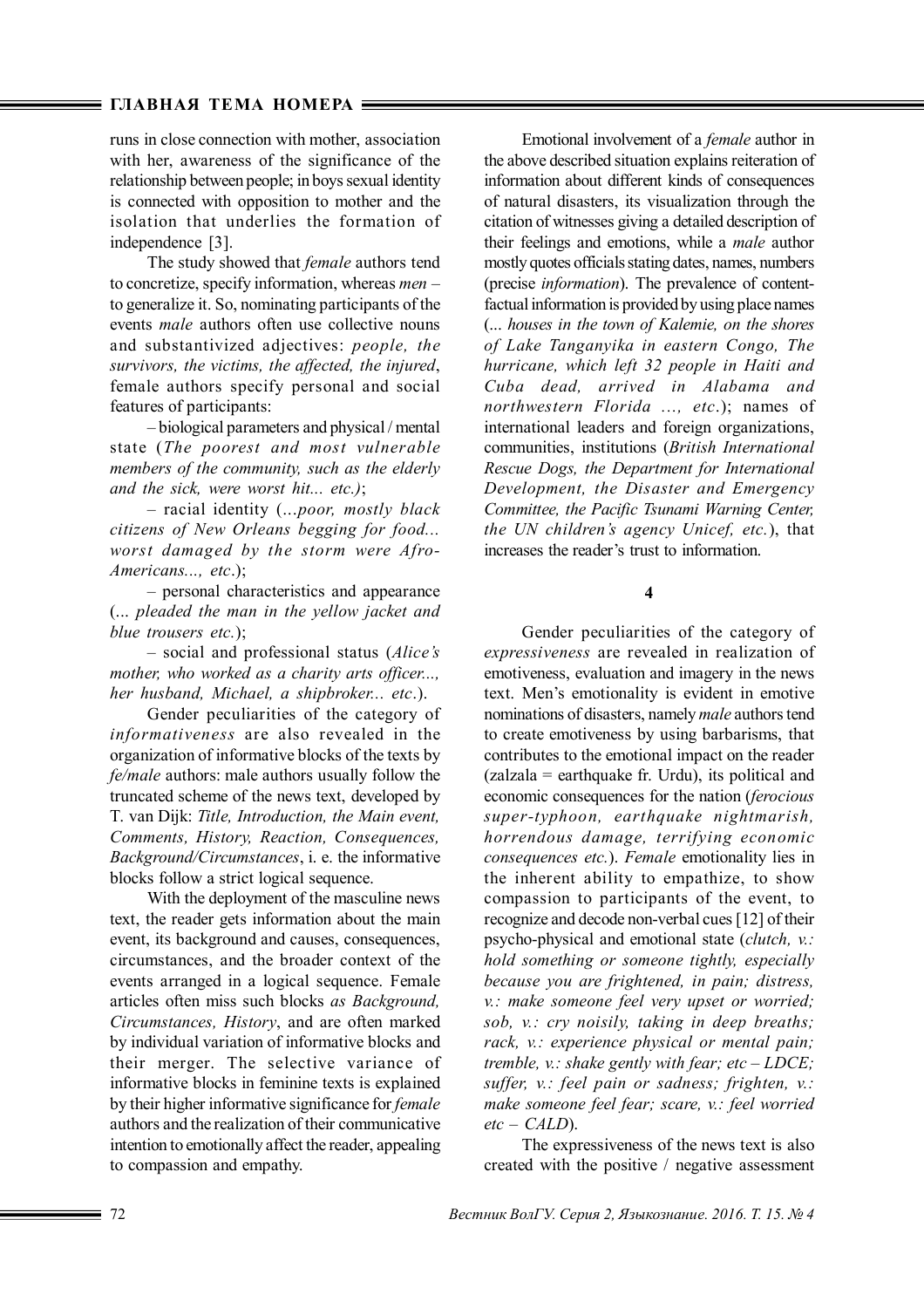of various aspects of the event (its implications and context, the participants and their actions, etc.). *Female* authors express evaluation of natural disasters mostly by using:

– suffixes of superlative adjectives (*the costliest insured natural disaster in the world, the strongest hurricane, one of the deadliest storm seasons in the southern United States, etc*.);

– evaluative adjectives (*awesome hurricane, devastating earth quake, catastrophic flood etc*.).

An equally important component of expressiveness is the imagery created by comparing two denotations on the basis of common characteristic [11]. The main stylistic devices of creating imagery in news texts are personification, metaphor, simile. In the *male* news texts the disaster gets the signs of personification: *The quake convulsion buckled the earth, chewed up buses and levelled practically every building in sight; African children in earthquake buries homes; ...the town has been eaten alive*. Gender specificity of creating imagery by *fe*/*male* authors is determined by discrepancy of their associative thinking [4], which is based on humanistic essence in women and artifact in men. So, the cities destroyed by the earthquake with concrete roofs collapsed on children *male* authors compared to gravestones (...*the concrete slab roofs of schools across Kashmir and North West Frontier province fell like tombstones entrance, crushing children at their desks)*, the city where the disaster struck is compared to the place cursed by God (*It looks like God has cursed this place*), the ruins of the destroyed villages are associated with archaeological ruins *(The remains are just visible in the snow, like the site of an archaeological dig). Female* authors prefer prolonged and fresh metaphors, associating the flooded city with a sick old man, left to die alone (*Like a sickly old patient left out to die, the coastal town...*), a tornado that destroyed the resort is compared with the Ghost (*But the place, once the epitome of packaged fun, still feels much like a ghost, with windowless high-rises and empty streets)*.

Stylistic analysis of the news texts showed that men often have higher level of lingua-creative competence, manifested in the use of wider and more varied set of stylistic devices: *male* authors

often use metaphor (Now *it is again the valley of death)*, epithet (*stubborn residents, harassed and intimidated girls*), parallel structures (*There are no food queues, no water tankers, no tents...),* comparison (*It sounded like there was a jet engine in the backyard*), gradation (*Memories of that terrible morning last October – when the earth rumbled, buckled and killed more than 87,000 people...*), antithesis (*They came from all walks of life – laborers, office clerks and university lecturers – bringing modest supplies of medicine, food but an abundant promise of help*), anadiplosis, anaphora, rhetorical question (*Who cares?*), oxymoron (*But after the rain, Chinese rescuers brought the well-known news*). Most frequently used stylistic devices by *female* authors are epithet, parallelism, comparison, gradation, and anaphora.

The material analyzed also demonstrated differences in the ways *fe*/*male* authors refer to citing. Thus, *female* authors cite witnesses (mostly women) of natural disasters, emotionally describing his / her physical and mental condition, the scope of damage, the depth of grief and loss. Citation of this kind helps to create the effect of presence, appealing more to feelings than rational mind of readers.

*Male* authors, on the contrary, tend to quote mainly male eyewitnesses of natural disasters, mention their courage and dedication in the struggle with disaster, resilience in overcoming its consequences, i.e. masculine psychological characteristics: *So, Declan Walsh quoted a resident of Pakistan, helping the inhabitants of the neighboring destroyed by the earthquake of the village, although he had received severe injuries*. Moreover, *male* authors readily quote the official representatives, giving a rational assessment of the damages caused by natural disaster, financial assistance allocated by the government and donor countries, compensation to the victims of the tragic events.

**5**

Thus, gender parameters of the news text revealed allow differentiating masculine and feminine styles of text-formation and suppose that they are included in the developed matrix of gender identification of the author of the news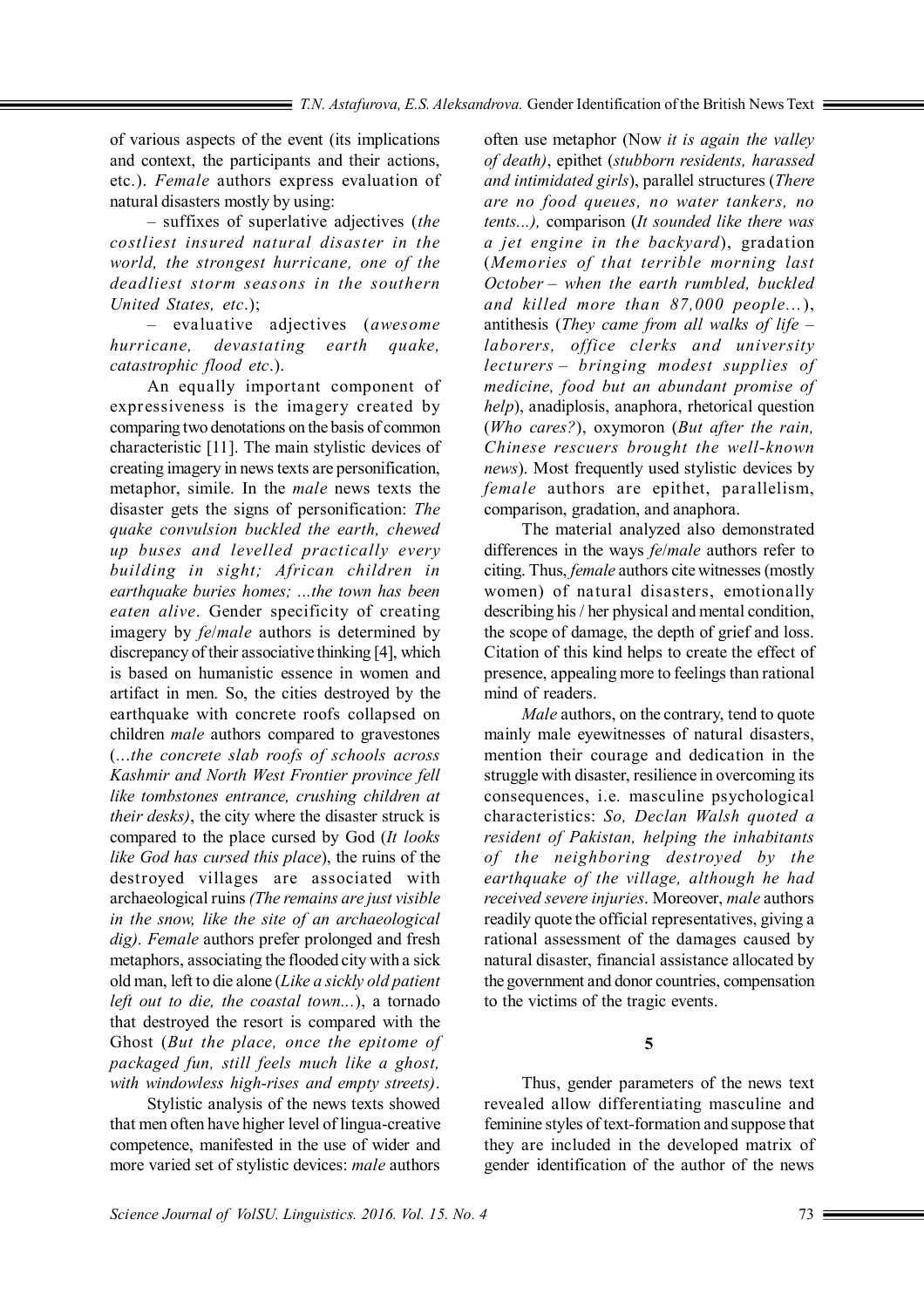text. The validity of the selected gender parameters of the news text was confirmed at the second stage of analysis, that was the psycholinguistic experiment in which the participants were asked to read 6 news texts of gender-neutral topics with the aims to identify their *fe/male* authors and then verify the parameters of masculine and feminine news text-formation.

The original language material of the experiment was represented in 6 news texts on natural disasters (a gender-neutral topic) from The Guardian and the Times (UK). The analysis of the participants' responses on the first question showed that in the group of native English speakers the author's gender was correctly identified by 84 % of men and 79 % of women, whereas in the group of non-native English speakers 75 % of the male informants and 3 % of female informants managed to correctly identify the author's gender. A small percentage of nonnative English speakers who managed to identify the author's gender may be explained by differences in socio- and lingua-cultural competence. The US and UK, seeking to obtain the status of a society with gender equality and political correctness, actively introduce the issues of gender equality in linguistic and socio-cultural paradigms, widely present them in the media, which explains the higher percentage of correct identification of *fe*/*male* gender of news texts' authors. However, Malaysia is a Muslim country, in which Oriental values are opposed to Western and imply gender discrimination of women in all spheres of social life, unequal access to information by women and men, which explains the low susceptibility of students from Malaysia to gender differences in masculine and feminine styles of text formation.

Most informants noted that news texts written by *mаle* authors are characterized by a wide usage of terms, stylistically neutral vocabulary, precise *information* and its generalization, citing of official sources. Only 15 % of informants highlighted the emotional and evaluative vocabulary as a parameter of the text written by male author. Most non-English speakers noted that news texts written by *femаle* authors are characterized by emotive, evaluative and figurative language, specific and detailed information, citation of victims of a disaster.

**6**

Thus, gender specificity of news texts is determined by socio-cultural factors and psychological peculiarities attributed to man as a representative of masculine subculture, a communicative leader, characterized by autonomous thinking, logic, rationality, objectivity, lingua-creativity, reduced emotionality, and woman as a representative of feminine subculture, characterized by a greater degree of emotionality, empathy, cooperativeness. It is linguistically manifested in gender parameters of the news text and verified in content and structural specificity, stylistically neutral / marked vocabulary, specification / generalization of information strategies, as well as in the selection of events description aspects, informative blocks structuring, ways of event description styles. The psycholinguistic experiment proved the validity of the allocated gender options of news texts on structural and lingua-stylistic levels, revealed the dependence of susceptibility of informants to gender characteristics of news texts due to national and socio-cultural stereotypes.

#### *REFERENCES*

1. Babenkova E.A. Gendernaya paradigma angloyazychnogo poeticheskogo teksta [The Gender Paradigm of English Poetic Text]. *Traditsii i novatorstvo v gumanitarnykh issledovaniyakh: sb. nauch. tr., posvyashch. 50-letiyu f-ta inostr. yaz. Mordov. gos. un-ta im. N.P. Ogareva* [Tradition and Innovation in Humanitarian Studies: Collected Scientific Works Dedicated to the 50th Anniversary of the Faculty of Foreign Languages of Mordovia State Institute named after N.P. Ogarev]. Saransk, Izd-vo Mordov. un-ta, 2002, pp. 173-175.

2. Bazhenova I.S. Ekspressiya emotsiy v kontekste gendernykh issledovaniy [Expression of Emotions in the Context of Gender Studies]. *Traditsii i novatorstvo v gumanitarnykh issledovaniyakh: sb. nauch. st. po materialam dokladov i soobshcheniy konferentsii. Chast 4. Slovo v tekste* [Tradition and Innovation in Humanitarian Studies: Collected Scientific Works Based on Conference Reports. Part 4. The Word in the Text]. Smolensk, SGPU Publ., 2001, pp. 99-104.

3. Gilligan С. *In a different voice: Psychological theory of women's development*. Cambridge, MA, Harvard University Press, 1982. 184 p.

4. Goroshko E.I. Gendernaya problematika v yazykoznanii [Gender Issues in Linguistics]. *Vvedenie v gendernye issledovaniya: v 2 ch. Ch. 1* [Introduction to Gender Studies. In 2 parts. Part 1]. Kharkov; Saint Petersburg, HUGI Publ., Aleteya Publ., 2001, pp. 508-542.